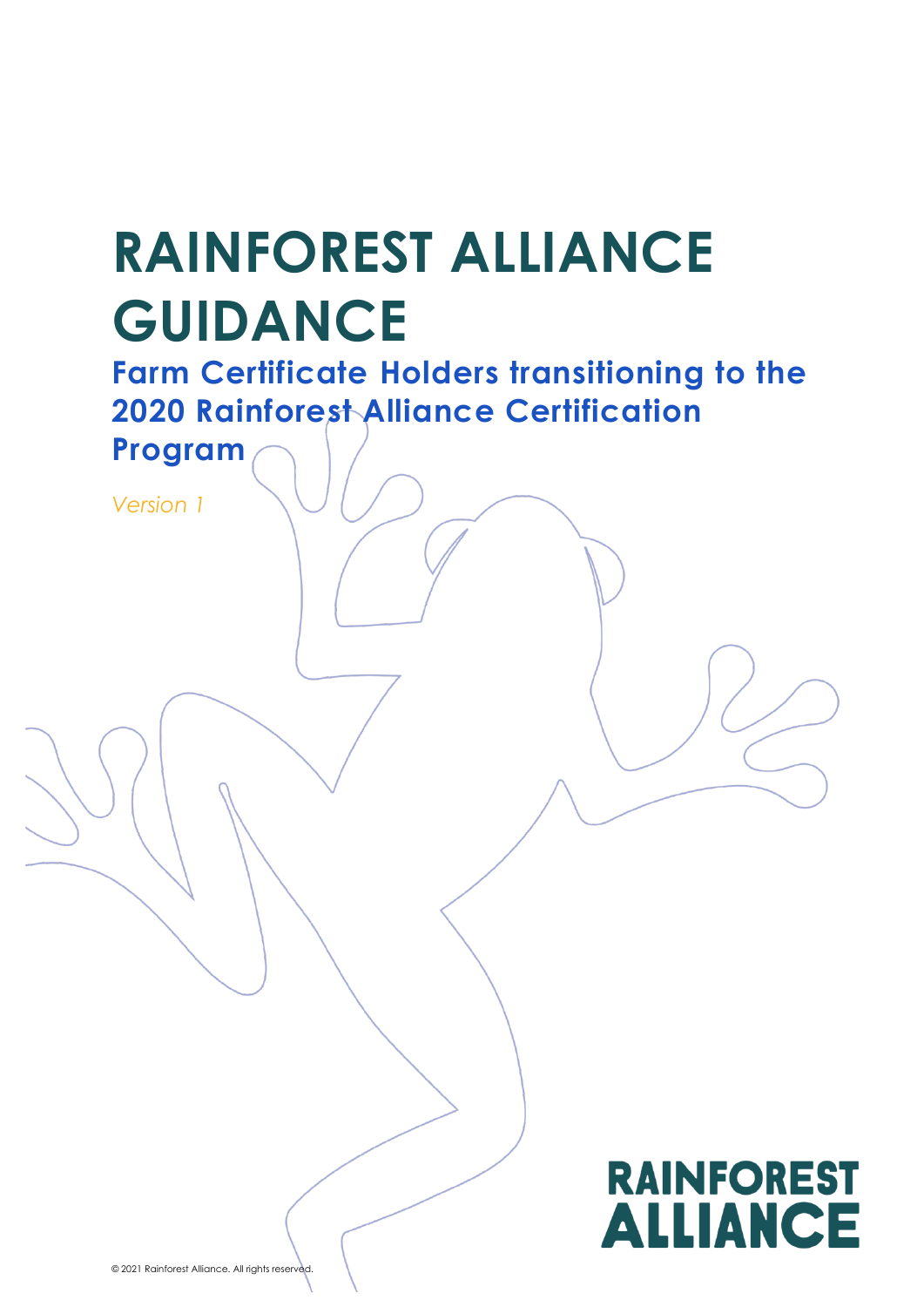

The Rainforest Alliance is creating a more sustainable world by using social and market forces to protect nature and improve the lives of farmers and forest communities.

### Translation Disclaimer

For any question related to the precise meaning of the information contained in the translation, please refer to the official English version for clarification. Any discrepancies or differences in meaning due to translation are not binding and have no effect for auditing or certification purposes.

#### More information?

For more information about the Rainforest Alliance, visit [www.rainforest-alliance.org](http://www.rainforest-alliance.org/) or contact [info@ra.org](mailto:info@ra.org)

| <b>Document Name:</b>                                                                                                      |                   | <b>Document Code:</b>                                                                                                                                       | Version:           |  |
|----------------------------------------------------------------------------------------------------------------------------|-------------------|-------------------------------------------------------------------------------------------------------------------------------------------------------------|--------------------|--|
| Guidance: Farm Certificate Holders<br>transitioning to the 2020 Rainforest<br>Alliance Certification Program               |                   | SA-G-GA-2-V1                                                                                                                                                |                    |  |
| Date of first<br>publication:                                                                                              | Date of revision: | Valid From:                                                                                                                                                 | <b>Expires by:</b> |  |
| April 14, 2021                                                                                                             | N/A               | N/A                                                                                                                                                         | June 30, 2022      |  |
| Developed by:                                                                                                              |                   | Approved by:                                                                                                                                                |                    |  |
| Global Assurance                                                                                                           |                   | Director of Standard and Assurance                                                                                                                          |                    |  |
| Linked to:                                                                                                                 |                   |                                                                                                                                                             |                    |  |
| UTZ Certification Protocol v. 4.3.<br>\$A-R-GA-3-V1.1. Rainforest Alliance 2020 Transition Rules V1.1.<br><b>Replaces:</b> |                   | Rules for Planning and Conducting Audits of Rainforest Alliance v. April 2018.                                                                              |                    |  |
| N/A                                                                                                                        |                   |                                                                                                                                                             |                    |  |
| <b>Applicable to:</b>                                                                                                      |                   |                                                                                                                                                             |                    |  |
| Agricultural Certification Program.                                                                                        |                   | Premerger Rainforest Alliance and Premerger UTZ Certificate Holders (Farm)<br>Certificate Holders transitioning to the 2020 Rainforest Alliance Sustainable |                    |  |
| Country/Region:                                                                                                            |                   |                                                                                                                                                             |                    |  |
| All                                                                                                                        |                   |                                                                                                                                                             |                    |  |
| Crop:                                                                                                                      |                   | <b>Type of Certification:</b>                                                                                                                               |                    |  |
| All crops in the scope of the Rainforest<br>Alliance certification system; please see<br>Certification Rules.              |                   | Premerger Rainforest Alliance and<br>Premerger UTZ Certificate Holders                                                                                      |                    |  |

This guidance document is non-binding. This means that this document provides important information to help readers understand, interpret and implement the requirements set out in the documents listed in the section "linked to" above. However, following the guidance in this document is not mandatory.

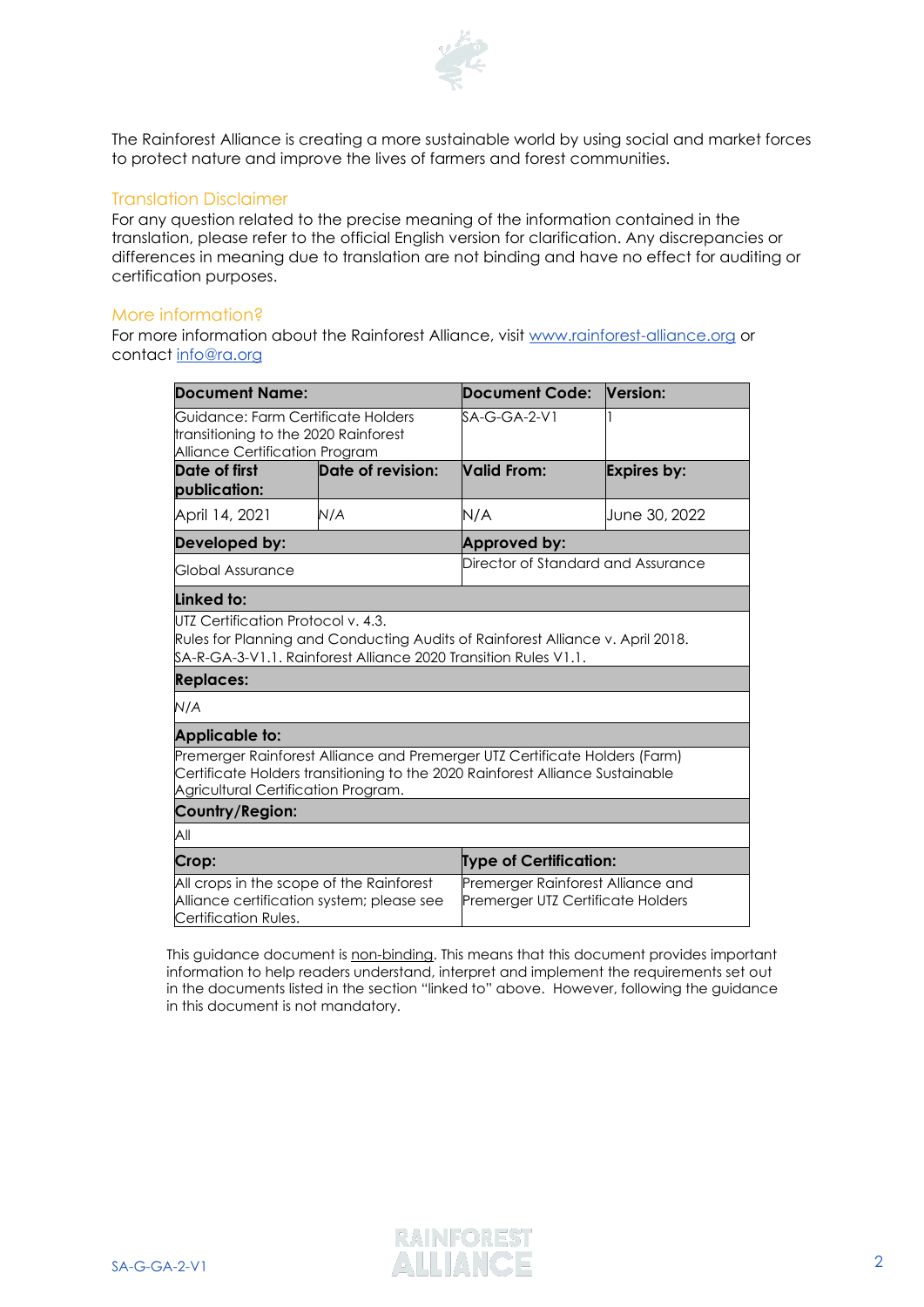

## **Contents**

|               | Introduction 3                                                                                |  |
|---------------|-----------------------------------------------------------------------------------------------|--|
|               | Guidance For Transition For Farm Certificate Holders Certified Rainforest Alliance OR UTZ 4   |  |
| 5             | 2. Guidance For Transition For Farm Certificate Holders Certified Rainforest Alliance AND UTZ |  |
| $\mathcal{R}$ |                                                                                               |  |
|               |                                                                                               |  |
|               |                                                                                               |  |
| 4.            |                                                                                               |  |
| 5.            |                                                                                               |  |

# <span id="page-2-0"></span>**INTRODUCTION**

The Rainforest Alliance Certification 2020 Program builds on the UTZ and 2017 Rainforest Alliance certification programs but is not a simple update of either program. The Rainforest Alliance 2020 Certification Program is a new program with new requirements for farm and supply chain certificate holders (CHs), as set out in the 2020 Rainforest Alliance Sustainable Agriculture Standard and new Certification and Assurance rules.

This guidance brings further clarification to support Farm Certificate Holders and Certification Bodies (CBs) to determine when to transition to the new program and how to complete their transition process. This includes:

- 1. Guidance for single-certificate Farm Certificate Holders to determine for which harvest they need to schedule their Transition Period Audit
- 2. Guidance for Farm Certificate Holders certified under both the UTZ and 2017 Rainforest Alliance standards for the same product (double-certification) to determine when they need to schedule their transition period audit, based on the expiry dates of their current certificate/annual audit deadline, and the dates of the harvest period in which they need to transition.
- 3. Guidance for requesting time and volume extensions to support the transition process.
- 4. Conditions for Certification Bodies to audit volume extensions. Other provisions to address situations that do not fall easily within the existing rules.

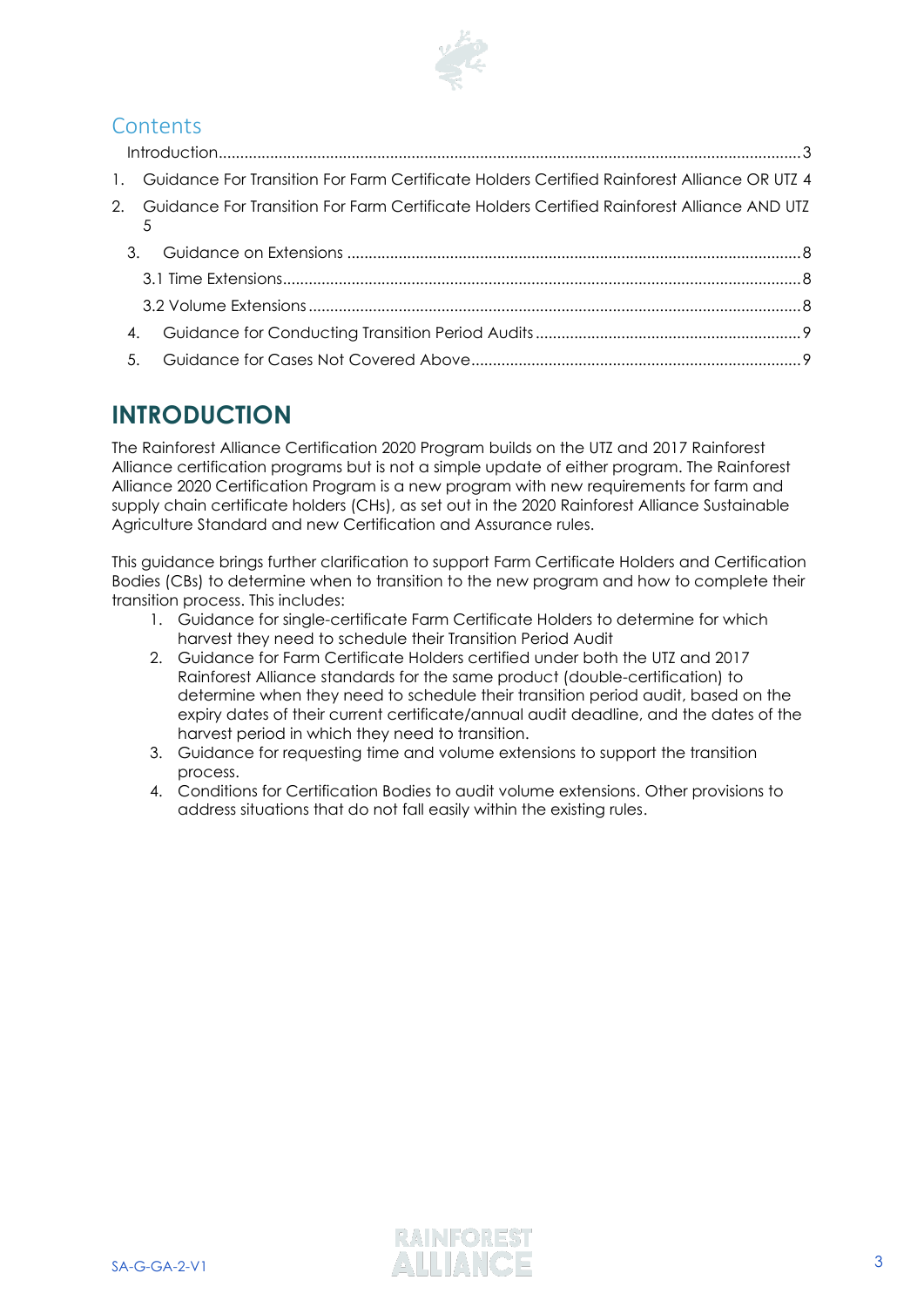

# <span id="page-3-0"></span>**1. GUIDANCE FOR TRANSITION FOR FARM CERTIFICATE HOLDERS CERTIFIED RAINFOREST ALLIANCE OR UTZ**

This section sets out additional guidance to the Rainforest Alliance Transition Rules v1.1. for Farm Certificate Holders that hold either a current Rainforest Alliance certificate or an UTZ certificate.

This guidance is to support farm certificate holders to ensure they conduct their Transition Period Audit in the period from 3 months before to 3 months after the start date of the harvest of the main crop to be certified as required by the Rainforest Alliance Certification and Auditing Rules v1.1. (1.5.20). Please note:

- This "harvest window" maybe for the main harvest or the small/fly harvest*.*
- This is considered the "Reference Harvest" for transition.
- The main crop is defined as the product to be certified with the largest volume of production.

### *Guidance:*

- *If the Farm Certificate Holder still has a pending audit of a 2020 harvest for which a time extension was granted under the [Rainforest Alliance Audit Exception Policy](https://www.rainforest-alliance.org/business/pt-br/resource-item/politica-de-excecao-em-auditorias-pela-covid-19/) for [COVID-19,](https://www.rainforest-alliance.org/business/pt-br/resource-item/politica-de-excecao-em-auditorias-pela-covid-19/) these audits must be completed before proceeding with the transition to the Rainforest Alliance Certification Program 2020.*
- If the farm has a certificate expiring, or a surveillance audit deadline in the first semester of 2021, AND the start date of the harvest to be certified also falls in the first semester, the CH shall *conduct* the current program audit until latest June 30, 2021. The CH will then conduct the transition audit for the following year's harvest in 2022. (**Scenario 1,***see table below*).
- If the farm has a certificate expiring, or a surveillance audit deadline in the first semester of 2021, BUT the start date of the harvest to be certified falls in the second semester of 2021 *(Scenario 2),* the CH shall request a time extension of the certificate to complete their transition audit within that harvest window in the second semester of 2021.
- If the farm has a certificate expiring, or a surveillance audit deadline in the second semester of 2021, BUT the start date of the harvest to be certified falls in the first semester of 2022 *(Scenario 3),* the CH shall request a time extension of the certificate to complete their transition audit within that harvest window in the first semester of 2022**.**
- If the farm has a certificate expiring, or a surveillance audit deadline in the second semester of 2021, AND the harvest to be certified also falls in the second semester of 2021 (**Scenario 4**), the CH shall plan their transition audit within that harvest window in the second semester of 2021.
- Certificate Holders may request a time extension of their current certificate or surveillance audit deadline until three months after the start of the reference harvest if needed to complete their transition audit within the harvest window.
- If the farm certificate holder's main crop has a continuous harvest, the CH should transition based on the date of expiry of their current certificate or their surveillance audit deadline. They do not need to calculate the harvest window for transition.

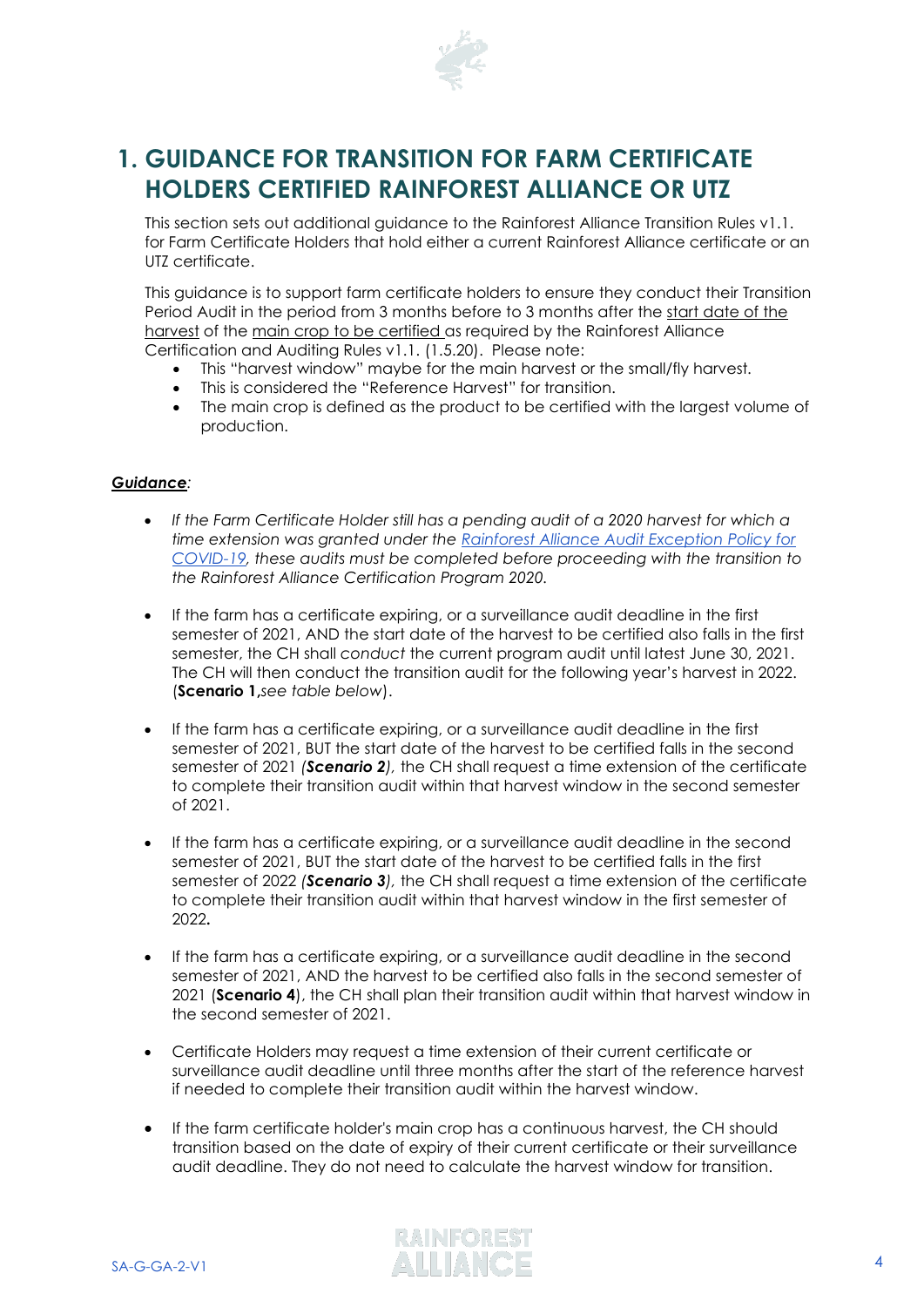

*Table 1 below sets out the possible combinations of dates of recertification/audit deadline and harvest for transition, the applicable rule in the* Rainforest Alliance Transition Rules V1.1, *and the timing of the transition audit that single-certificate Farm Certificate Holders with a defined harvest should follow:*

| # Scenario                    | <b>Certification/Audit</b><br><b>Deadline</b> | Reference<br><b>Harvest start</b><br>date | <b>Applicable</b><br><b>rule</b>   | <b>Timing of Transition Audit</b>                                                                                                                                            |
|-------------------------------|-----------------------------------------------|-------------------------------------------|------------------------------------|------------------------------------------------------------------------------------------------------------------------------------------------------------------------------|
|                               | 1st Semester 2021                             | 1st Semester                              | F18<br>F <sub>22</sub>             | Undergo current program audit<br>until latest June 30, 2021 and<br>conduct the transition audit in the<br>1st semester of 2022.                                              |
| $\overline{2}$                | 1st Semester 2021                             | 2 <sub>nd</sub><br>Semester               | F <sub>20</sub>                    | Obtain a time extension for the<br>current certificate/audit deadline<br>until the reference harvest<br>window. Undergo the transition<br>audit in the 2nd semester of 2021. |
| 3                             | 2 <sup>nd</sup> Semester 2021                 | 1st Semester                              | F <sub>20</sub><br>F <sub>23</sub> | Obtain a time extension for the<br>current certificate/audit deadline<br>until the reference harvest<br>window. Undergo the transition<br>audit in the 1st semester of 2022. |
| 2 <sup>nd</sup> Semester 2021 |                                               | 2 <sub>nd</sub><br>Semester               | F19<br>F <sub>23</sub>             | Undergo the Transition Audit in the<br>2nd semester of 2021.                                                                                                                 |

*Table 1: Guidance table for Farm CHs with single certification.*

# <span id="page-4-0"></span>**2. GUIDANCE FOR TRANSITION FOR FARM CERTIFICATE HOLDERS CERTIFIED RAINFOREST ALLIANCE AND UTZ**

This section sets out additional guidance to the Rainforest Alliance Transition Rules V1.1 for Farm Certificate Holders that hold both a current Rainforest Alliance certificate and an UTZ Certificate and have a defined harvest period. This guidance is to support farm certificate holders to identify when they need to conduct their single transition audit for the new certification program. The timing of the transition audit will depend on three parameters:

- *The date of expiry of the UTZ certificate*
- *The date of the audit (certification or surveillance) deadline for the Rainforest Alliance certificate*
- *The start date of the reference harvest*

The Farm Certificate Holder shall conduct their transition audit in the period from 3 months before to 3 months after the start date of the harvest of the main crop to be certified *as required by the Rainforest Alliance Certification and Auditing Rules v1.1. (1.5.20). Please note:*

- This "harvest window" maybe for the main harvest or the small/fly harvest*.*
- This is considered the Reference Harvest for transition.
- The main crop is defined as the product to be certified with the largest volume of production.

### *Guidance:*

If the Farm Certificate Holder still has a pending audit of a 2020 harvest for which a time extension was granted under the Rainforest Alliance Audit Exception Policy for COVID-19, these audits must be completed before proceeding with the transition to the Rainforest Alliance Certification Program 2020.

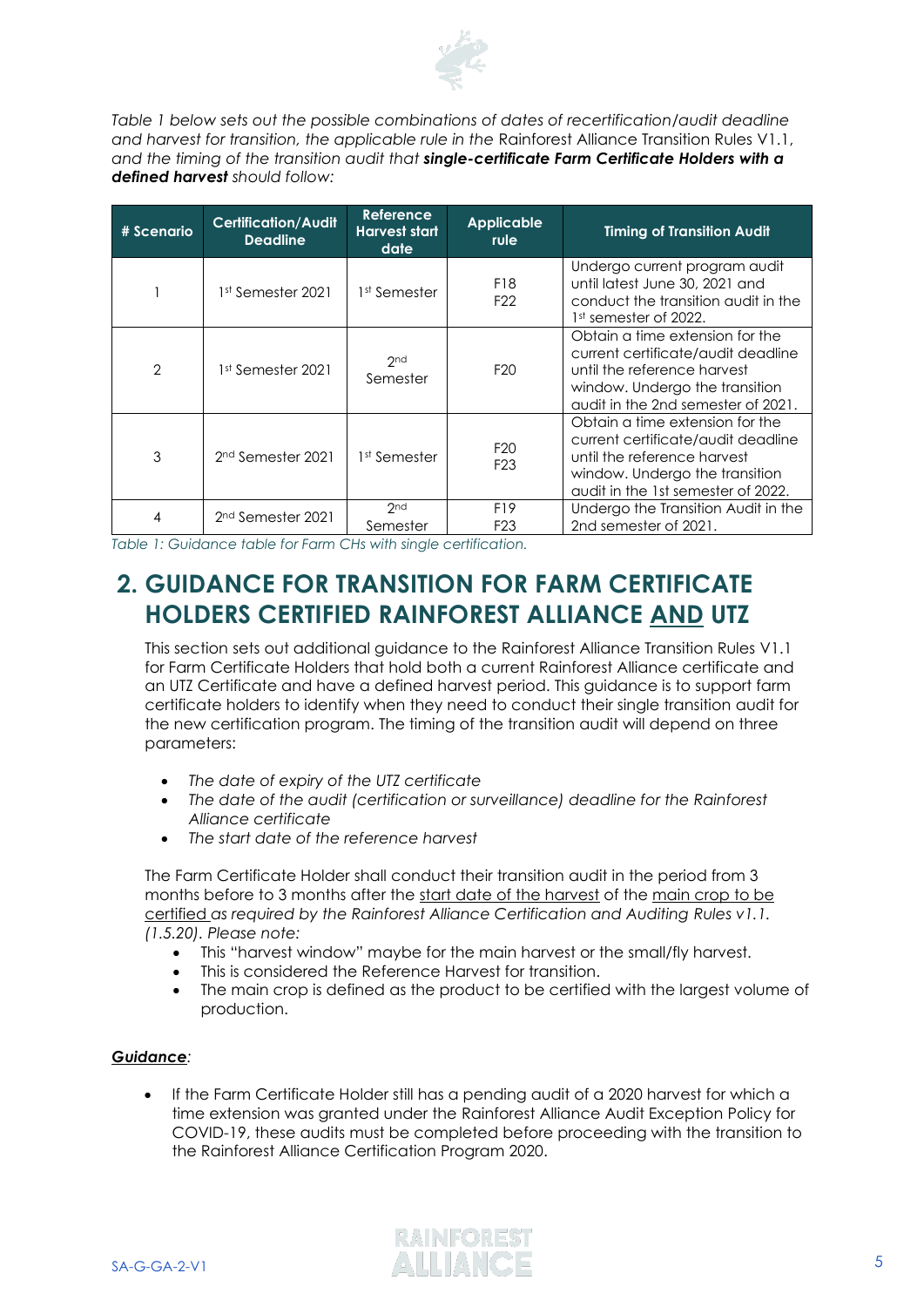

- If the UTZ certificate expires in the first semester of 2021 AND the next 2017 Rainforest Alliance audit deadline is in the first semester of 2021, AND the reference harvest for the Transition Period Audit also starts in the first semester, the Farm Certificate Holder shall undergo both current certification program audits before June 30, 2021 to renew both current certificates. The Certificate Holder shall then conduct one single Transition Period Audit within that harvest window starting in the first semester of 2022, (**scenario 5,** *see Table below*)**.**
- If the UTZ certificate expires in the second semester of 2021 AND the next 2017 Rainforest Alliance audit deadline is in the second semester of 2021 AND the reference harvest also starts in the second semester, the Farm Certificate Holder shall conduct a Transition Period Audit within that harvest window starting in the second semester of 2021, (**scenario 6**).
- If the UTZ certificate expires in the first semester of 2021 AND the next 2017 Rainforest Alliance audit deadline is in the first semester of 2021 BUT the reference harvest starts in the second semester, the CH shall extend both certificates until 3 months after the start date of the reference harvest and undergo a single transition audit within that harvest window starting in the second semester of 2021, (**scenario 7**).
- If the UTZ certificate expires in the second semester AND the next 2017 Rainforest Alliance audit deadline is in the second semester of 2021, BUT the reference harvest occurs in the first semester of 2022, the CH shall request a time extension of both certificates until 3 months after the reference harvest start date and then undergo a single transition audit within that harvest window starting in the first semester of 2022, (**scenario 8**).
- If the UTZ certificate expires in the second semester BUT the 2017 Rainforest Alliance audit deadline expires in the first semester, AND the reference harvest occurs in the second semester, the CH must extend the Rainforest Alliance certificate until 3 months after the start date of the reference harvest, and then undergo a single transition audit in the second semester of 2021, (**scenario 9**).
- If the UTZ certificate expires in the first semester BUT the 2017 Rainforest Alliance audit deadline expires in the second semester, AND the reference harvest occurs in the second semester, the CH must extend the UTZ certificate until 3 months after the start date of the reference harvest then undergo a single transition audit in the second semester of 2021, (**scenario 10**).
- If the UTZ certificate expires in the first semester BUT the 2017 Rainforest Alliance audit deadline expires in the second semester AND the reference harvest occurs in the first semester, the CH must renew the current UTZ Certificate before June 30, 2021, and extend the Rainforest Alliance certificate until 3 months after the start date of the reference harvest, and undergo a single transition audit in the first semester of 2022, (**scenario 11**).
- If the UTZ certificate expires in the second semester BUT the Rainforest Alliance audit deadline expires in the first semester, AND the reference harvest occurs in the first semester, the CH must renew the current Rainforest Alliance Certificate before June 30, 2021, and extend the UTZ certificate until 3 months after the start date of the reference harvest, and undergo a single transition audit in the first semester of 2022, (**scenario 12**).
- If the main crop of the farm certificate holder has a continuous harvest, the CH should transition based on the date of their current UTZ certificate expiry, and their Rainforest Alliance audit deadline. They do not need to calculate the harvest period for transition. If both the UTZ and Rainforest Alliance deadlines fall in the same semester they should transition during that same semester at the first available opportunity, i.e.:

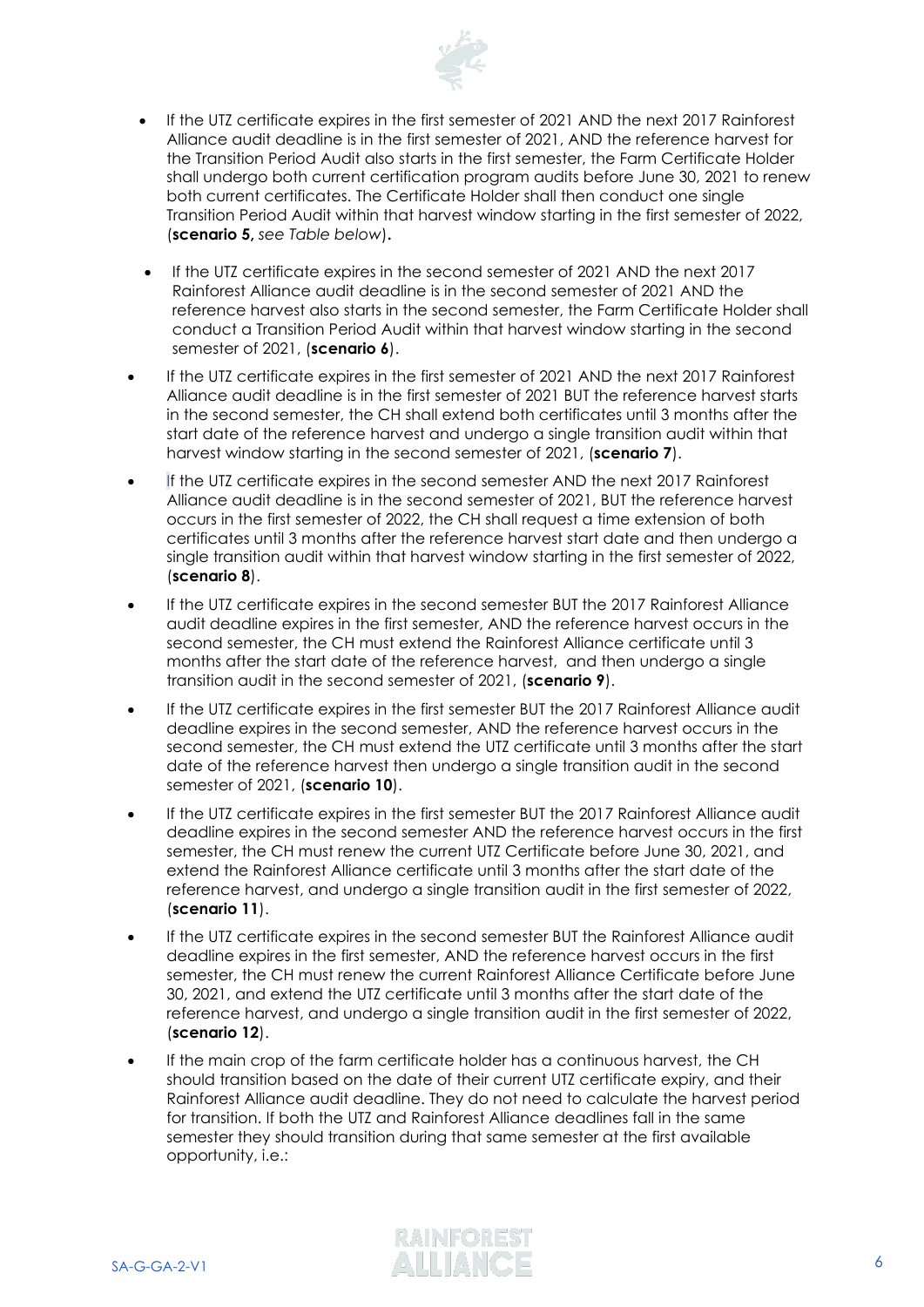

- o if both deadlines fall in the second semester, the CH should transition in the second semester of 2021 **(scenario 5)**
- o if both deadlines fall in the first semester, the CH should transition in the first semester of 2022 (**scenario 6)**

If the UTZ and Rainforest Alliance deadlines fall in different semesters, the CH should select whether they wish to maintain their certification cycle in the first or second semester.

- o If the CH maintains the certification cycle in the second semester. They must request an extension to whichever deadline expires in the first semester to match the audit deadline date of the second certificate and conduct a single transition audit in the second semester (**scenarios 9 and 10**)
- o If the CH maintains the certification cycle in the first semester, they must conduct an audit against their current certification program to renew whichever deadline expires in the first semester before June 30, 2021. They should also request an extension of the certificate or audit deadline expiring in the second semester to match the expiry date of the first certificate and conduct a single transition audit in the first semester of 2022 (**scenarios 11 and 12**)

*Table 2 sets out the possible combinations of dates of certificate/audit deadline expiration and harvest for transition, the applicable rule in the* Rainforest Alliance Transition Rules v1.1 *and the timing of the transition audit that double-certified (UTZ/RA) Farm Certificate Holders with a defined harvest should follow*:

| #<br><b>Scenario</b> | <b>UTZ</b><br><b>Certificate</b><br><b>Expiration</b> | <b>RA Audit</b><br><b>Deadline</b> | <b>Reference</b><br><b>Harvest</b><br>period for<br>transition | <b>Applicable</b><br>rule | <b>Summary result</b>                                                                                                                                                                     |
|----------------------|-------------------------------------------------------|------------------------------------|----------------------------------------------------------------|---------------------------|-------------------------------------------------------------------------------------------------------------------------------------------------------------------------------------------|
| 5                    | 1 <sup>st</sup><br>Semester                           | 1 <sup>st</sup><br>Semester        | 1 <sup>st</sup><br>Semester                                    | F <sub>26</sub>           | Conduct audits to renew<br>both UTZ and 2017 RA<br>certificates before June 30,<br>2021.                                                                                                  |
| 6                    | 2 <sub>nd</sub><br>Semester                           | 2 <sub>nd</sub><br>Semester        | 2 <sub>nd</sub><br>Semester                                    | F <sub>26</sub>           | Conduct single transition<br>audit in 2 <sup>nd</sup> semester 2021.                                                                                                                      |
| 7                    | 1 <sup>st</sup><br>Semester                           | 1 <sup>st</sup><br>Semester        | 2 <sub>nd</sub><br>Semester                                    | F <sub>26</sub>           | Extend both UTZ certificate<br>and RA audit deadline until<br>the reference harvest window<br>and conduct transition audit<br>in 2 <sup>nd</sup> semester 2021.                           |
| 8                    | 2 <sub>nd</sub><br>Semester                           | 2 <sub>nd</sub><br>Semester        | 1 <sup>st</sup><br>Semester                                    | F <sub>26</sub>           | Extend both UTZ certificate<br>and RA audit deadline until<br>the reference harvest window<br>and conduct transition audit<br>in 1 <sup>st</sup> semester 2022.                           |
| 9                    | 2nd<br>Semester                                       | 1st<br>Semester                    | 2 <sub>nd</sub><br>Semester                                    | F <sub>26</sub>           | Extend 2017 RA audit<br>deadline until the reference<br>harvest window and conduct<br>transition audit in 2 <sup>nd</sup> semester<br>2021.                                               |
| 10                   | 1 <sup>st</sup><br>Semester                           | 2 <sub>nd</sub><br>Semester        | 2 <sub>nd</sub><br>Semester                                    | F <sub>26</sub><br>F15    | Extend UTZ certificate until the<br>reference harvest window<br>and conduct transition audit<br>in 2 <sup>nd</sup> semester 2021.                                                         |
| 11                   | 1 <sup>st</sup><br>Semester                           | 2 <sub>nd</sub><br>Semester        | 1 <sup>st</sup><br>Semester                                    | F <sub>26</sub>           | Renew UTZ Certificate until<br>June 30, 2021, extend 2017<br>RA audit deadline until the<br>reference harvest window<br>and conduct transition audit<br>in 1 <sup>st</sup> semester 2022. |

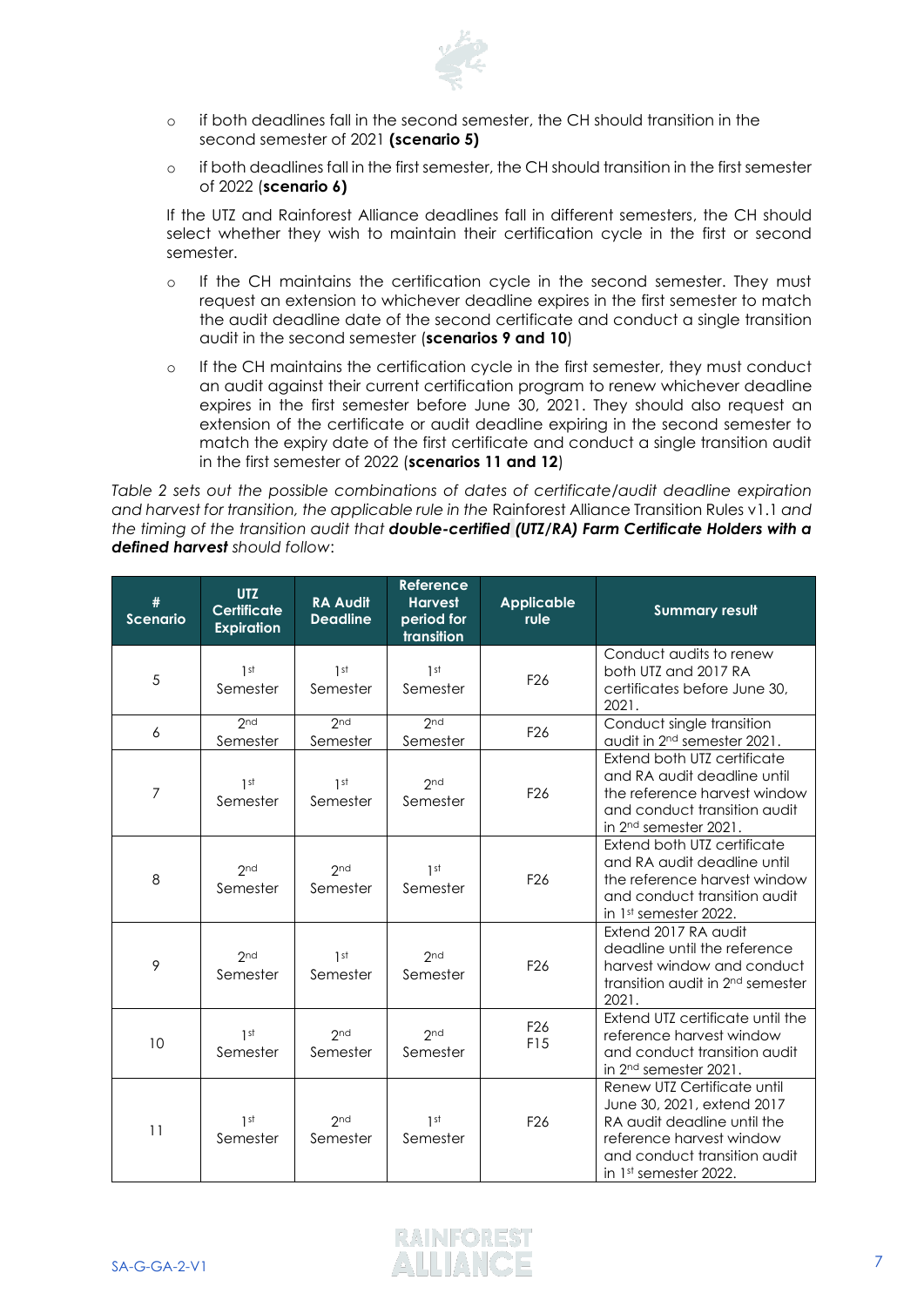

| 12 | 2 <sub>nd</sub><br>Semester | 1 st<br>Semester | 1 st<br>Semester | F <sub>26</sub><br>F <sub>15</sub> | Renew 2017 RA audit<br>deadline until June 30, 2021,<br>extend UTZ certificate until<br>the reference harvest window<br>and conduct transition audit<br>in 1 <sup>st</sup> semester 2022. |
|----|-----------------------------|------------------|------------------|------------------------------------|-------------------------------------------------------------------------------------------------------------------------------------------------------------------------------------------|
|----|-----------------------------|------------------|------------------|------------------------------------|-------------------------------------------------------------------------------------------------------------------------------------------------------------------------------------------|

*Table 2: Guidance table for Farm Certificate Holders certified in both current programs.*

## <span id="page-7-0"></span>**3. GUIDANCE ON EXTENSIONS**

Rule F13 of the Transition Rules version 1.1 states that time extensions of current certificates, where necessary, shall be requested and granted through the Certification Bodies that issued them.

When Certificate Holders need to request time or volume extensions of current certificates, the CH must contact the Certification Bodies that issued the current certificate using the following process as stated below. Please note, If the Certification Body is no longer operative due to a sanction for any other reason, the Farm CH should hire a different Certification Body to request such an extension on their behalf.

## <span id="page-7-1"></span>**3.1 Time Extensions**

• Farm CHs of current Rainforest Alliance and UTZ programs who wish to request time extensions to their existing UTZ certificate or Rainforest Alliance audit deadline should make the request to the CB who issued the certificate. For Rainforest Alliance certification, the CB submits a time extension request to [cbcert@ra.org,](mailto:cbcert@ra.org) using the COVID exception format in excel and mentioning in the subject line COUNTRY - TRANSITION EXTENSION - MEMBER ID. For UTZ certification, time extensions shall be requested through the corresponding traceability platform (GIP or MTT), indicating in the description the reason for the extension and the small and main harvest dates, as a condition for approval.

## <span id="page-7-2"></span>**3.2 Volume Extensions**

- If the time extension requested by the Farm Certificate Holder results in a change of audit period from a small harvest to the main harvest, the CH may also request a volume extension to cover the volumes from the small harvest which happens prior to the Transition audit window.
- For Rainforest Alliance certification, the CB submits a volume extension request along with the time extension request to [cbcert@ra.org,](mailto:cbcert@ra.org) using the COVID exception format in excel and mentioning in the subject line COUNTRY - TRANSITION EXTENSION - MEMBER ID.
	- In column P, the CB shall indicate the amount of volume needed for the volume extension.
	- $\sim$  In column Q, the CB shall indicate the small and main harvest start and end dates.
- For UTZ certification, volume extensions shall be requested along with the time extension through the corresponding traceability platform (GIP or MTT), indicating in the description the reason for the extension and the small and main harvest dates, and the amount of volume needed for the volume extension as a condition for approval.